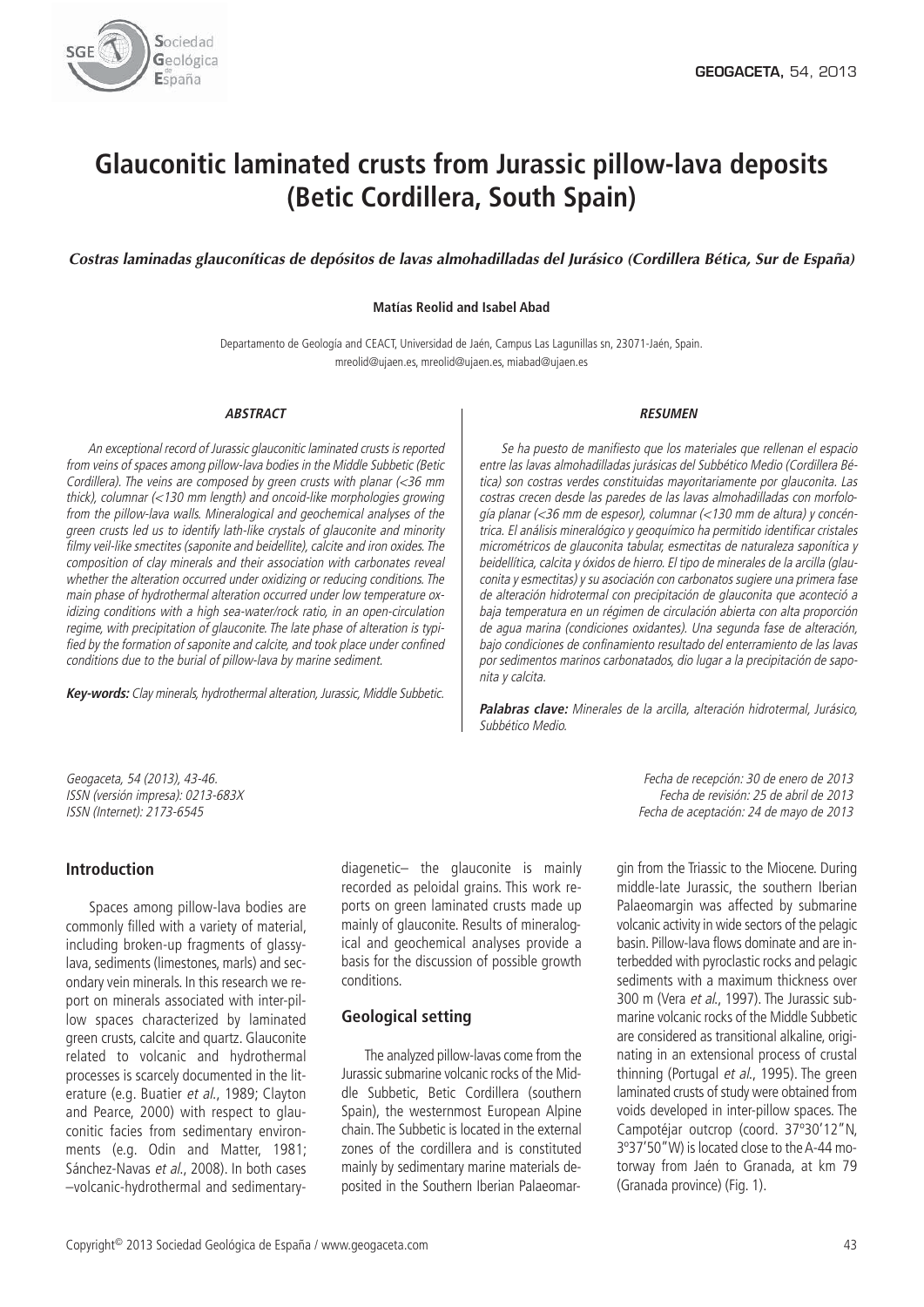



## **Methods**

Petrographic microscopy as well as magnifying glasses were used to determine the morphology of the crusts on thin and polished sections. Whole-rock samples, oriented aggregates and solvated samples with ethylene glycol (EG) were studied using a Philips PW 1710 powder diffractometer with CuKα radiation, at the Instituto Andaluz de Ciencias de la Tierra (Granada). Samples were examined by Scanning Electron Microscopy (SEM), using back-scattered electron and secondary electron imaging and energy-dispersive X-ray (EDX) to obtain textural and chemical data, with a Leo 1430-VPSEM at the Centro de Instrumentación Científica (CIC) of the Universidad de Granada. To characterize the chemical composition of smectites, analytical electron microscopy (AEM) data were obtained from powdered portions in a Philips CM20 located at CIC and equipped with a solid-state EDX detector. The structural formulae of glauconitic micas and smectites were calculated on the basis of 22 negative charges  $O_{10}(OH)$ <sub>2</sub> and it was assumed that Fe is present as  $Fe^{3+}$ .

**Fig. 1.- Localización geológica del afloramiento estudiado.**

# **Results**

White and green crystal growths developed in the inter-pillow spaces. The

morphology of these infilling mineralizations is irregular, sometimes stratiform, with length <55 cm. The internal structure of the mineralizations is graded from the walls of the pillow-lava body recovered by planar laminated green crusts (2–36 mm thick). More internal parts of the mineralizations are composed by calcite and secondarily quartz. In some cases, the infilling of the voids was not complete and they are preserved as geodes. The calcite and quartz mass is crossed by green laminated columns (<130 mm length and <26 mm in diameter) growing from the green laminated crusts located on the walls of the pillow-lava (Fig. 2A). Oncoid-like forms (<25 mm diameter) occur inside the calcite mass (Fig. 2B).

The laminae of planar crusts and columns are irregular and not densely packed in surrounding quartz or calcitic crystals. Laminae are 20–60 μm thick and contain cylindrical filaments with a darker core (dark green or black). Some green filaments with dichotomous branching grow perpendicular to the lamination (100–450 μm length) (Fig. 3). Under SEM, the green material is seen to be made up of lath-like crystals (<2.5 μm length, <0.8 μm width) and veil-like crystals (Fig. 4A).

The X-ray diffraction patterns corresponding to the green crusts show glau-

conite, calcite, and a small amount of smectite with the presence of the 001 reflection only at 16.6 Å after EG solvation. There are no evidences of interstratified glauconite/smectites in the diffractograms. The less-abundant dark green (almost black) material is composed only by smectite and is characterized by a basal spacing of 14.6 Å which expands to 16.6 Å after EG treatment. Micro-chemical analyses (SEM/EDX and TEM/AEM) confirm the presence of glauconite and smectitic grains. Glauconite analyses show a Si content always >3.50 atoms per formula unit (a.f.u.) and an amount of  $K > 0.60$  a.f.u. with a sum of interlayer varying in the range of 0.71–0.93 a.f.u. The octahedral sheet is characterized by Fe contents of 0.53–1.27 a.f.u. and Al and Mg contents are in very similar quantities (0.56–0.75 and 0.52–0.78 a.f.u., respectively).

The TEM study performed on the green material corroborates the presence of lathlike crystals of glauconite (Fig. 4B). AEM analyses of smectites reveal the presence of filmy veil-like saponite (Fig. 4C) characterized by an interlayer charge of  $>0.3$ a.f.u. with the predominance of Ca. Less abundant smectites with beidellitic composition were also analyzed, with an interlayer charge of 0.3–0.4 a.f.u. and higher K contents.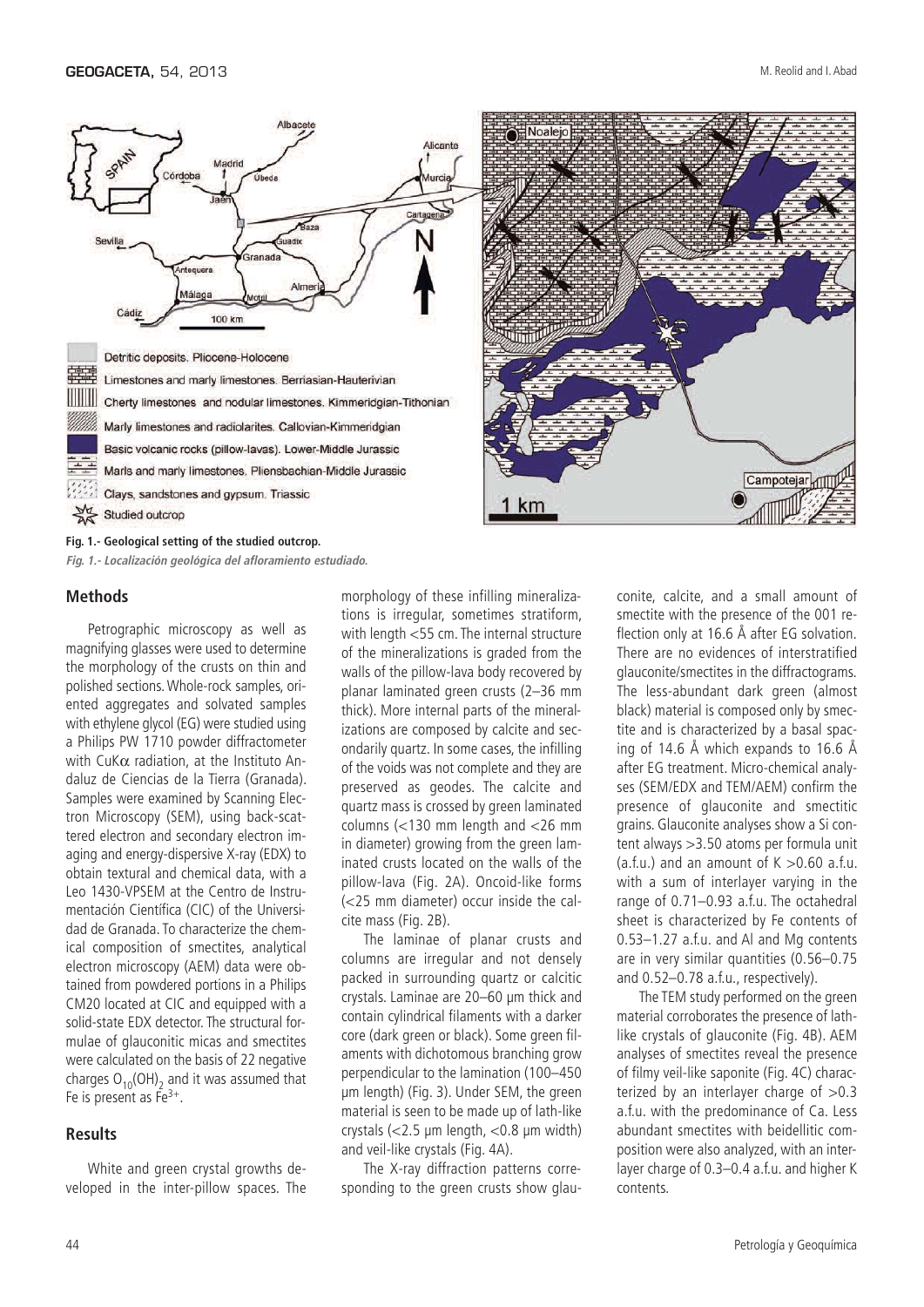

**Fig. 2.- Examples of glauconitic crusts. A) Hand sample showing glauconite columns and oncoids. B) Polish section illustrating mineralogical zonation in the inter-pillow spaces infilling. C) Glauconite oncoid surrounded by calcite.**

Fig. 2.- Ejemplos de costras glauconíticas. A) Muestra de mano con morfologías columnares y oncoides. B) Sección pulida mostrando la zonación mineralógica de los rellenos entre lavas almohadilladas. C) Oncoide glauconítico rodeado de calcita.

# **Discussion**

Geochemical and mineralogical analyses of the green crusts (planar, columnar and oncoidal morphologies) recorded in the spaces among the pillow-lava bodies confirmed they were glauconite and, less commonly, saponite and beidellite. The glauconite laminated crusts developed principally on the walls of the pillow-lava and constitute the first mineral phase in the infilling of the voids among pillow-lava bodies by hydrothermal precipitates. Other mineral phases occupying more internal parts were calcite and quartz. Veil-like smectites and lath-like glauconite are clearly differentiated by the morphology and geochemistry under SEM and TEM.

The genesis of glauconite is commonly related to sea-bottom confined microenvironments under low sedimentation rate by crystallization of glauconitic smectite (see Odin and Matter, 1981). In these contexts glauconite is an authigenic mineral developed as pelletal facies (mud coprolites, foraminiferal tests and mineral debris) from smectitic precursor to highly evolved glauconite by increasing in K and Fe (e.g. Odin and Matter, 1981; Sánchez-Navas et al., 2008). However, the morphology of the glauconites reported here is different from the traditional classification of glaucony habits (Odin and Fullagar, 1988). Given the type of deposits related to the vein infilling of inter-pillow spaces, the environmental conditions for the genesis of green laminated crusts are associated with hydrothermal fluids.

The composition of the clay minerals from veins filling inter-pillow spaces and their association with carbonates could reveal whether the alteration occurred under oxidizing or reducing conditions, as a direct consequence of the fluid/rock mass ratio (D'Antonio and Kristensen, 2005). The main phase of hydrothermal alteration of basalts occurred at low temperature under oxidizing conditions with a high seawater/rock ratio, in an open-circulation regime, with precipitation of abundant glauconite. Diffusion of oxygenated seawater along inter-pillow spaces coupled with diffusion into the rock produced the early alteration. In these contexts Fe is mobilized by the breakdown of volcanic glass,



**Fig. 3.- Glauconite crusts containing filamentous structures under petrographic microscopy. Scale bar 1 mm.**

Fig. 3.- Costras glauconíticas observadas en microscopio petrográfico, que muestran estructuras fi**lamentosas. Escala 1 mm.**